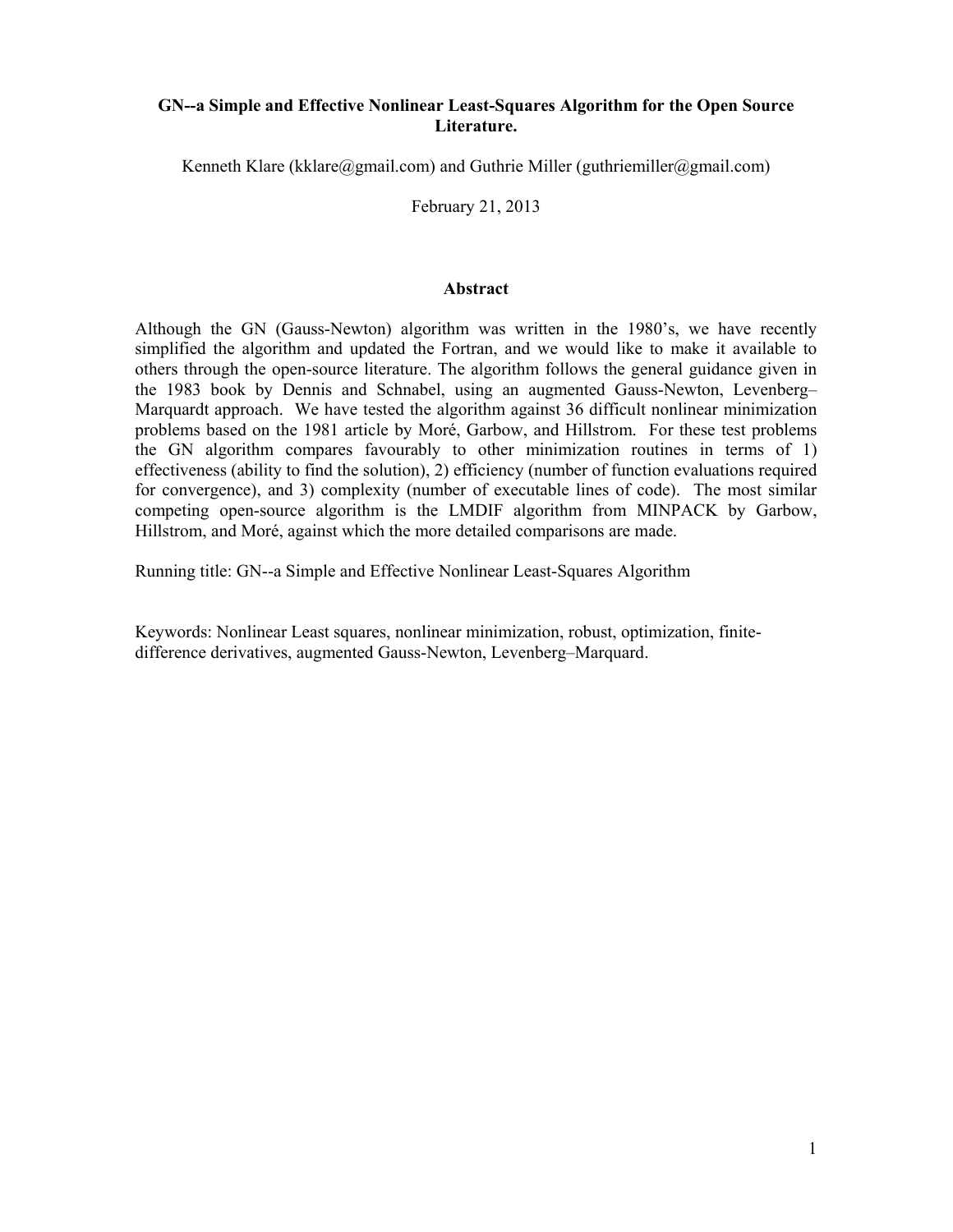## **1. Introduction**

The problem of designing a reliable and efficient minimizer has been around for a long time and while the favorite version has changed through time, there are some basics. Perhaps the most basic, assuming differentiability, is to take steps *s* along the downhill gradient of the sum of squares *f* and can be called the Gauss Method, where

 $s \propto -\nabla f$  .

If the step size is small enough, one can be assured that the step will decrease *f*.

In contrast the Newton Method uses the condition that the gradient is zero at the minimum

 $\nabla f(x+s) = 0$ ,

where  $x$  is the current point in parameter space. By first-order Taylor expansion around the current point, this equation becomes a linear equation for the step.

In real problems, although Newton's method can be very fast near the solution—one step in the linear case—it may overstep and cause evaluation errors on more difficult nonlinear problems. The Gauss method usually under-steps and requires too many evaluations.

The algorithm GN (Gauss-Newton) presented here uses the Levenberg–Marquardt[1,2] trustregion compromise and many ideas from the excellent book by Dennis and Schnabel[3]. The algorithm is straightforward, and the Fortran is relatively small sized (323 executable lines).

Matrix methods follow Davidon's approach [4] to updating the Hessian matrix and use a search or a reevaluation dog leg to improve the function and matrix. These methods became the Davidon-Fletcher-Powell (DFP) method and that was superseded by updating the inverse in the Broyden-Fletcher-Goldfarb-Shanno (BFGS) [5-8] method. These methods use a line search along the gradient direction but the trust region method is likely more evaluation efficient and numerically safer.

We assume that evaluations are expensive. The evaluations may be complex or involve processing much data. The goal is to get to the best values reliably with the least number of evaluations. Furthermore, the method is designed to be robust and able to handle most numerical problems.

The functions to be optimized are often not easy to analytically differentiate and are prone to errors in the math, so we always use finite differences to form the derivatives. To reduce the number of evaluations we update the second-derivative matrix until it is not giving results close to expectations or we have reached what believe to be a solution.

When needed, adding a large number to a residual (penalty) may be used to constrain the solution.

The very useful set of test problems from the article by Moré, Garbow, and Hillstrom[9] have been coded in Fortran and are used to validate and tune the algorithm. The GN algorithm was written in the mid-1980s and has been used with good success by the few individuals who were aware of it. The intent in publishing this work at this stage is to make the algorithm and the test problems available to a wider audience through open-access publication. The algorithm is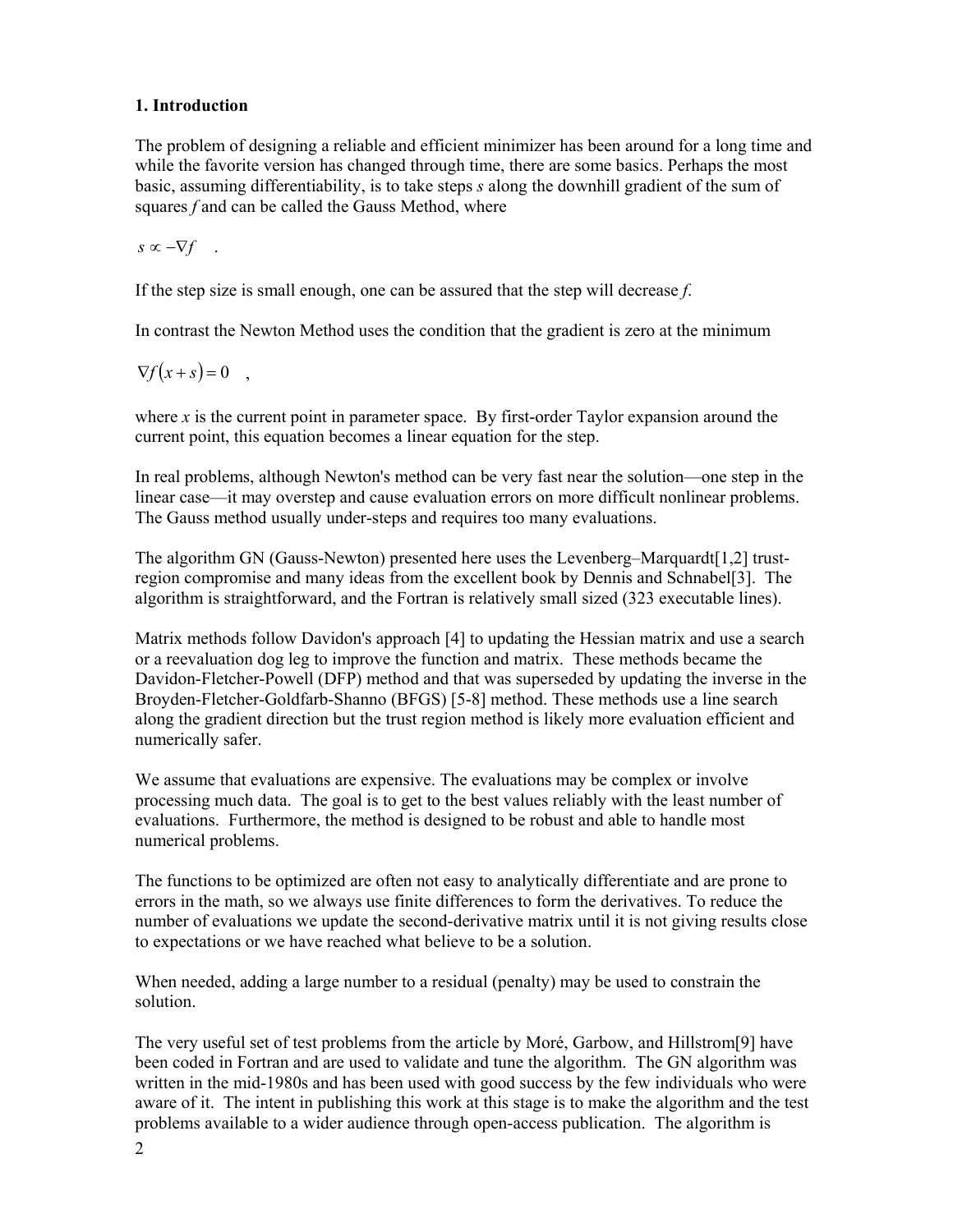described in the next section, and the Fortran for the algorithm and the test problems are also available as supplementary material accompanying this article.

### **2. The GN Algorithm**

The algorithm minimizes *f* given by

$$
f \equiv \sum_{i=1}^{m} r_i^2
$$

in terms of the scaled residuals  $r_i$ , from "the data" and fitting functions, for  $i = 1...m$ .

Each residual is some function of the parameters  $x<sub>n</sub>$  for  $p = 1...n$ . In general, the residuals *r* can be represented as a Taylor expansion around some starting point  $r_0$  in parameter space,

$$
r_{j} \cong r_{0j} + \sum_{p=1}^{n} \frac{\partial r(x_{0})}{\partial x_{p}} (x_{p} - x_{0p}) + \frac{1}{2} \sum_{p,q=1}^{n} \frac{\partial^{2} r(x_{0})}{\partial x_{p} \partial x_{q}} (x_{p} - x_{0p}) (x_{q} - x_{0q}) + ...
$$

In a sufficiently small neighborhood of  $x_0$ ,  $r$  can be well approximated as linear, depending linearly on the parameters with coefficients given by the Jacobian matrix

$$
J_{jp} = \frac{\partial r_j}{\partial x_p}(x_0) .
$$

The fundamental quantity  $f$  is then given by

$$
f = \sum_{j=1}^{m} \left( r_{0j} + \sum_{p=1}^{n} J_{jp} (x_p - x_{p0}) \right)^2 ,
$$

neglecting the second derivatives of the residuals, which is justified in a sufficiently small neighborhood of *x0*. To simplify the notation,

$$
x_p - x_{p0} \rightarrow s_p ,
$$

in terms of an iterative "step" *s*.

Also, to simplify the algebraic manipulations, matrix notation will be used, where a capital letter denotes a matrix, for example

$$
A \leftrightarrow \begin{bmatrix} A_{11}, A_{12}, \dots \\ A_{21}, A_{22}, \dots \\ \dots \end{bmatrix}
$$

In matrix notation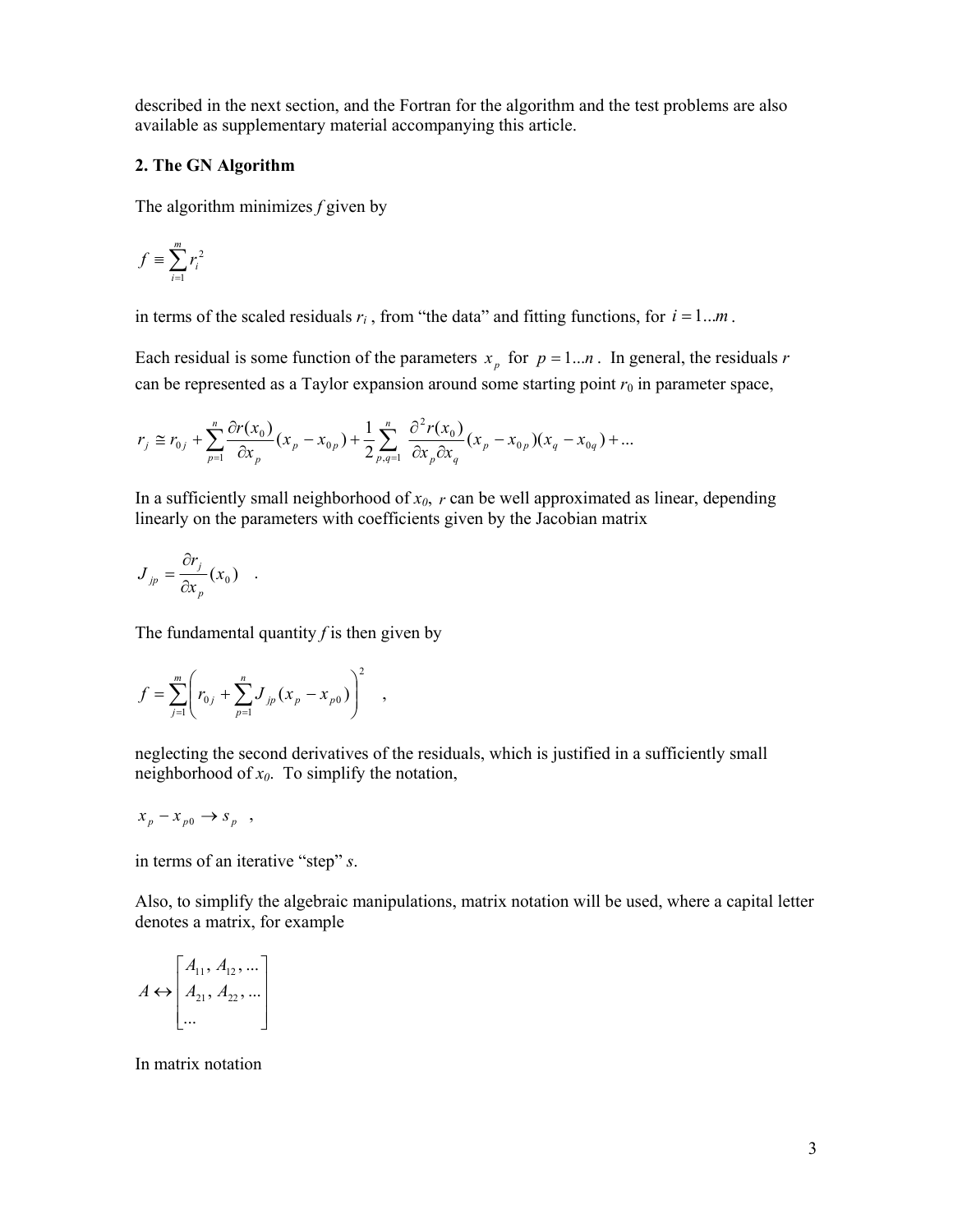$$
A^{T}{}_{i,j} \equiv A_{j,i}
$$

$$
(AB)^{T} = B^{T} A^{T}
$$

and for a square matrix,

$$
(A^{-1})^T = (A^T)^{-1}
$$

where  $A<sup>T</sup>$  denotes the transpose of matrix *A*, *i.e.*, rows and columns exchanged. This makes the sum of squares *f ,*

$$
f = (r + Js)^{T} (r + Js) = r^{T} r + s^{T} J^{T} r + r^{T} Js + s^{T} J^{T} Js , \qquad (1)
$$

where *s* and *r* are column vectors containing the elements  $s_p$  and  $r_i$ . In Eq. (1) note that the matrix *J* is *m* (the number of data) rows high by *n* (the number of parameters) columns wide, *s* is a single column with *n* rows, and *Js* and *r* are single columns with m rows. See Appendix B for an example. In matrix multiplication, for example *AB*, the number of columns of *A* must be the same as the number of rows of *B*. The product has the number of rows of *A* and the number of columns of *B*.

$$
(AB)_{i,j} \equiv \sum_k A_{i,k} B_{k,j} .
$$

Our approach to Eq. (1) is to complete the square—a simple but powerful algebraic technique. For example the quadratic form  $ax^2 + bx + c$  can be rewritten as  $a(x + b/(2a))^2 + c - b^2/(4a)$ , which shows immediately the minimum obtained for  $x = -b/(2a)$ . Similarly, one can verify that Eq. (1) can be rewritten as

$$
f = (s + (JT J)^{-1} JT r)T J (s + (JT J)^{-1} JT r) + rT (I - J(JT J)^{-1} JT) r , \qquad (2)
$$

where *I* is the  $m \times m$  identity matrix with all 1's on the diagonal. For the moment, we simply assume that the  $n \times n$  "Hessian" matrix  $H = J<sup>T</sup> J$  is nonsingular and can be inverted. From Eq. (2), one sees immediately the step required to minimize  $f$  is given by

$$
s = -H^{-1}J^T r
$$

For a linear problem, the minimum is immediately achieved with this step.

For a nonlinear problem, this step (Newton step) may be too ambitious. You may not decrease *f* when you begin climbing the opposite side. Notice from Eq. (1) that the derivative of *f* near the origin is given by

$$
\frac{\partial f}{\partial x_p} = 2\left(J^T r\right)_p .
$$

Therefore a step of the form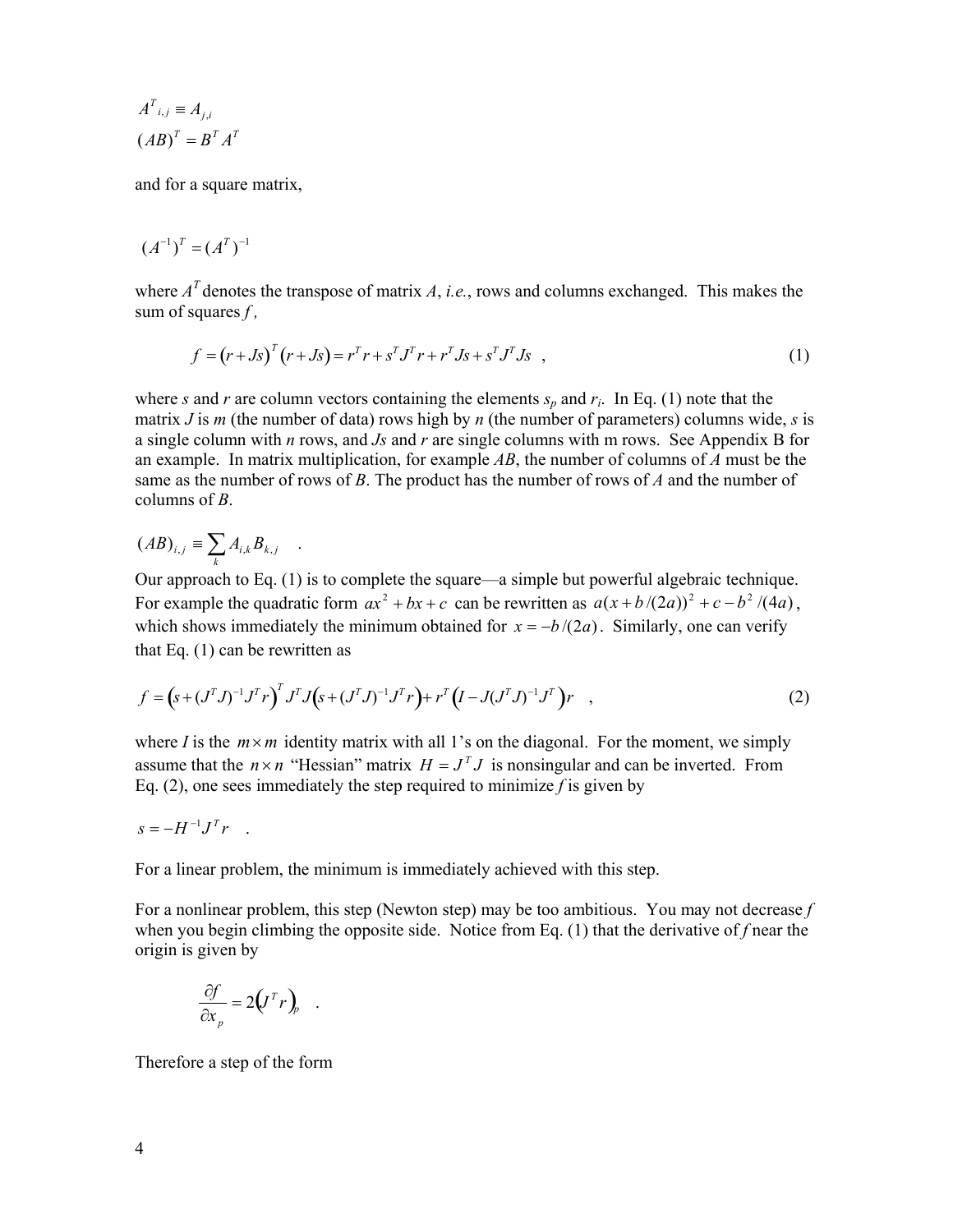$$
s = -\frac{1}{\mu}J^T r \equiv -\frac{g}{\mu}
$$

with  $\mu$  sufficiently large will be a step down the gradient (steepest descent) and will always decrease *f*, where we have introduced the notation  $g = J<sup>T</sup> r$ . The disadvantage of this conservative (Gaussian) step is that it may take a very large number of iterations to reach the minimum, while the Newton step goes immediately to the minimum for a linear problem and for a well-behaved nonlinear problem gives quadratic convergence near the minimum (the error eventually decreasing like the square of some factor at each step.) The Levenberg-Marquardt compromise solution [1,2] is a step of the form

$$
s = -(H + \mu D^2)^{-1} g \tag{3}
$$

which becomes the Newton step for small  $\mu$  and is a Gaussian step for large  $\mu$ , where  $D^2$  is a positive diagonal scaling matrix. This technique also takes care of possible singularity of *H*, because the matrix  $H + \mu D^2$  will always be invertible when the diagonal is augmented by some positive  $\mu$ . The example of Appendix B may be helpful.

To understand the Levenberg-Marquardt method, note that Eq. (3), for some  $\mu > 0$  is the solution of the constrained minimization of the quadratic form given by Eq. (2) subject to the constraint on step size

$$
\sqrt{\left(Ds\right)^{T} Ds} \leq \delta \quad ,
$$

which can be demonstrated by introducing  $\mu$  as a Lagrange multiplier in the constrained minimization of Eq. (2).

Therefore, the solution of Eq. (3) represents the minimum of Eq. (2) within the "trust radius"  $\delta$ .

The notation connected with scaling is simplified by the transformation of variables

$$
\frac{H_{j,j'}}{D_j D_{j'}} \to H_{j,j'}
$$
  

$$
D_j s_j \to s_j
$$
  

$$
\frac{g_j}{D_j} \to g_j
$$

,

under which Eq. (3) becomes  $s = -(H + \mu I)^{-1}g$ , where *I* is the identity matrix. Transformed variables will be used subsequently.

Scaling is important when there is a vast difference in the natural scale of different parameters. Many times this is not the case, for example, when the parameters represent the logs of physical parameters. The log transformation is a good way to normalize the scale and to impose positivity on the physical parameter. The calculations given in this paper do not use scaling  $(i \text{scale} = 0)$ , even though some of the problems have large differences in final parameter values. For these problems we find that scaling is necessary only when using single precision.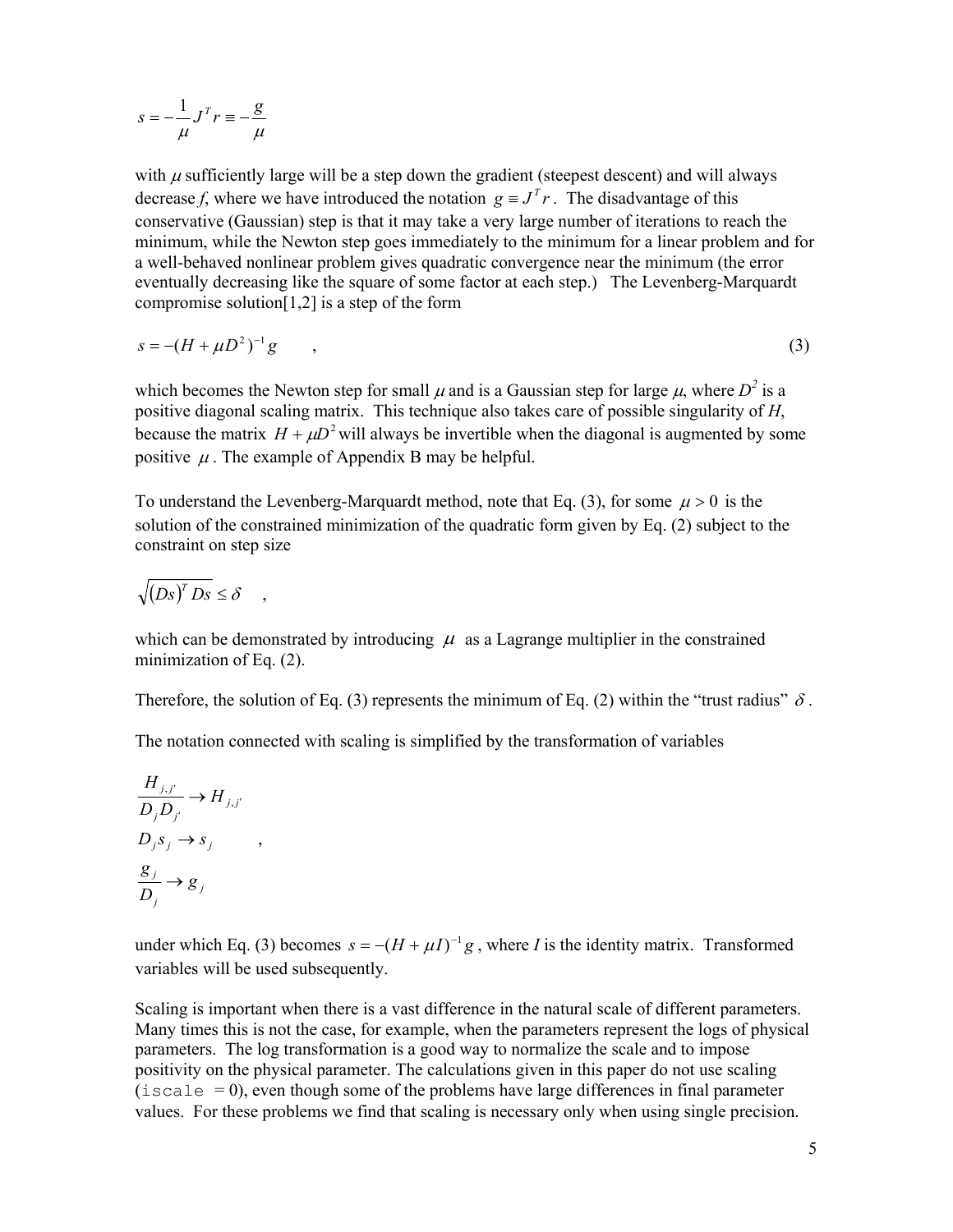The GN algorithm proceeds as follows.

In one mode (NewtStepFirst = .true.), first try a full Newton step, with  $\mu$  just the minimum required to prevent singularity (minimum augmentation). If the problem is linear, the minimum will have been obtained in this one step.

If the function increases, go back and start over using a smaller step (the "Cauchy step"), but still in the Newton direction. The Cauchy step is the step in the direction *g* that minimizes the quadratic given by Eq. (2). One can show that the length of this step is given by

$$
s_C = \frac{\left(g^T g\right)^{3/2}}{g^T H g} \quad .
$$

It provides a natural step length, without requiring matrix inversion, as fallback when the Newton step does not decrease *f*.

The more conservative mode (NewtStepFirst = .false.), which is used in the calculations given in this paper, does not first try a Newton step but just begins with the Cauchy step. The large Newton step can sometimes cause numerical problems where the function cannot be evaluated.

After the first step, one has available an initial  $f_0$ , a final  $f$  after taking the step, and the derivatives at the initial point. The trust radius is then revised using a quadratic fit based on these values as described in Appendix C.

For example, consider the Rosenblock test problem (problem 1), which has  $m = n = 2$ . The residuals are defined by

$$
r = \begin{pmatrix} 10(x_2 - x_1^2) & & & \\ 1 - x_1 & & & \end{pmatrix} \tag{4}
$$

Figure 1 shows the steps to the minimum for two different starting points.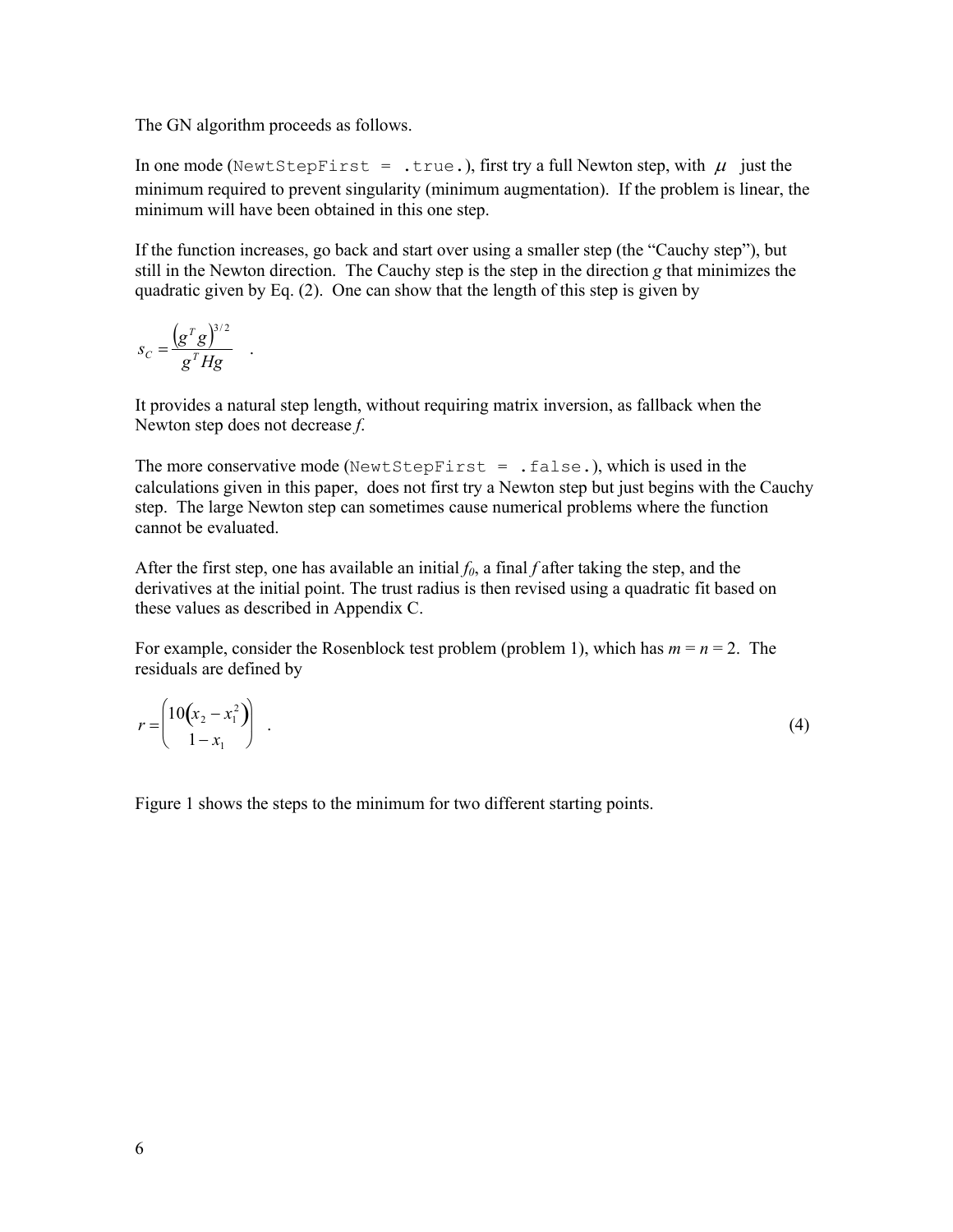

*Figure 1—steps taken to reach the minimum superimposed on a contour plot of the function f for test problem 1. The number of function evaluations required was 39 or 36 depending on the starting points.* 

To provide contrast, Fig. 2 shows the steps to the minimum if there is only one residual defined as the square root of the sum of squares given by Eq. (4).



*Figure 2—steps taken to get close to the minimum superimposed on a contour plot of the function f for test problem 1. In this case there is only one piece of data (m = 1) equal to the square root of the sums of squares for problem 1. The number of function evaluations required was much larger than in Fig. 1.* 

As shown in Fig. 2, if only the function  $f$  is available, the algorithm steps down the gradient of  $f$ going quickly down the steep sides to the bottom of the valley, which then is very gently sloping, and then follows the "stream bed" towards the minimum. In contrast, the Newton step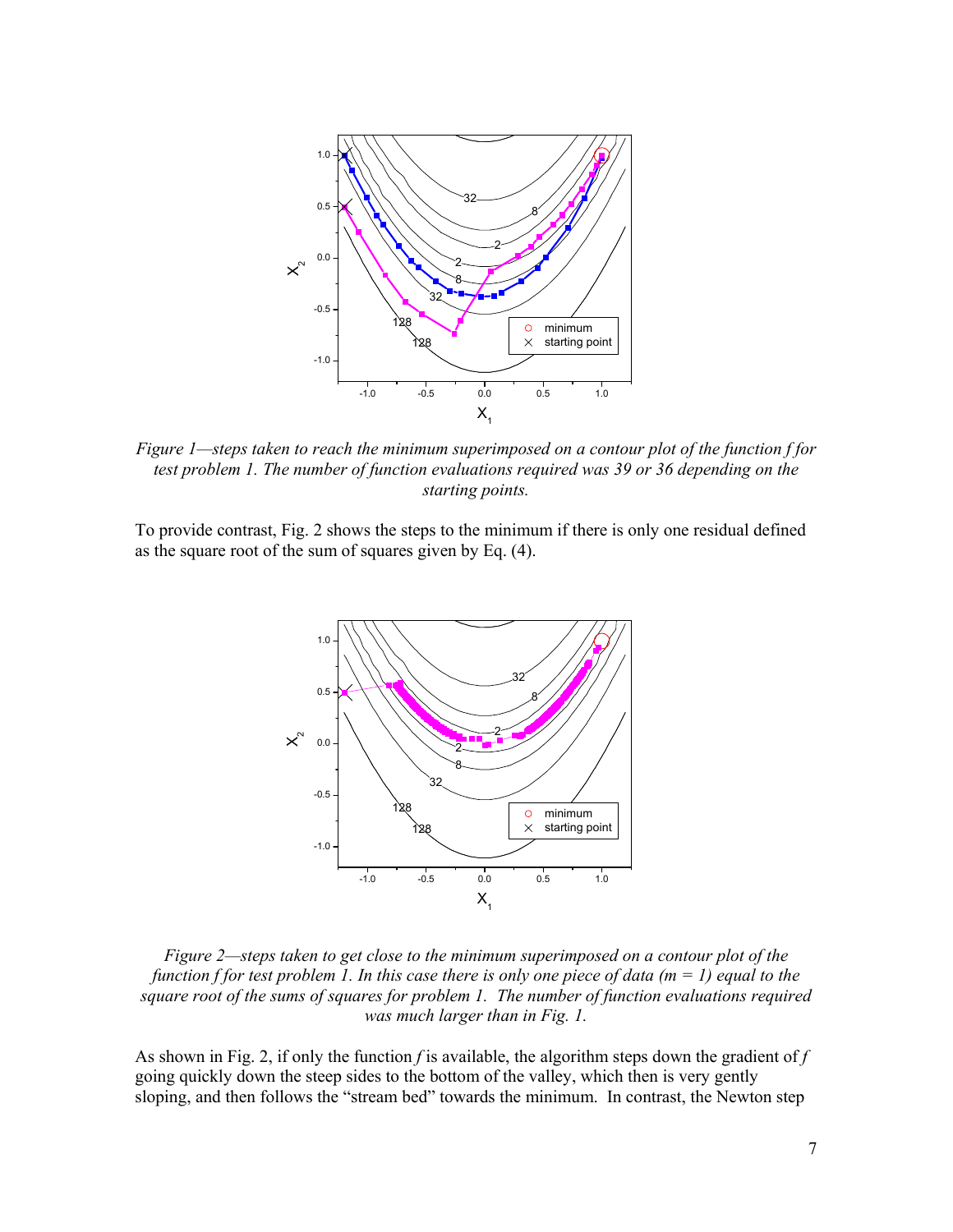is mostly at right angles to the steepest descent direction, and stays high until reaching the region of quadratic convergence at the end.

## **3. The Test Problems**

The 36 test problems used come from a suite published in 1981 [9]. This collection has systems of nonlinear equations, nonlinear least squares, and unconstrained minimization. The GN program can treat all of these, overdetermined  $(m>n)$  and underdetermined  $(m, in the same$ manner as nonlinear equations (m=n). Very large m or n can lead to ill-conditioned problems. Testing serves several purposes: it is a general check on the coding, it checks the efficiency of the algorithm, and it is a source of confidence that the algorithm will give a correct answer on new problems. Even a minor change in the coding needs to be tested.

In some cases, the Hessian without augmentation of the diagonal is singular. One cannot expect to correctly solve the Hessian matrix's inherent inversion when the ratio of eigenvalues before augmentation exceeds the machine precision or the accuracy of the data and equations. The inverse Hessian is the variance-covariance matrix in a linear uncertainty analysis. However, except for linear problems, we find this linear analysis to not be a reliable indication of parameter uncertainties, even if the all second-order derivative terms (found numerically using GN itself) are included in the Hessian. We find it necessary to do a Monte Carlo analysis where some large number (say 100) of alternate realizations of the data are generated and the nonlinear fits repeated (the residual is imagined to represent fit-data divided by the standard deviation of the data.)

The GN method uses a fair amount of storage for large problems and may have numeric problems when summing large arrays. Normally double precision is sufficient to handle the latter problem. Quad precision has been tested but produces almost identical results for these problems.

One can use either parameter change (stptol) or function decrease (abstol and reltol) as a stopping criterion. Use abstol and reltol to obtain a specific accuracy in the function values or stptol to get the positions or other parameters to the accuracy needed. Use stptol = 1e-4 for about 3-digit accuracy. Use of stptol is appropriate for say placing objects, defining field strengths, etc. Use abstol and reltol to set what the sum-of-squares of residuals accuracy is required. Each is limited to the attainable computational accuracy. GN will stop on the first criterion met. To stop on abstol the function must be less than abstol. To stop on reltol the change of the function must be less than the maximum of  $\text{reltol times}$ the function and abstol.

Table I is a sample run using a Windows XP system, Intel Q9650 processor, and MinGW G95 Fortran (www.mingw.org) compiler with absolute function accuracy  $abstol = 1 \times 10^{-11}$ , relative function accuracy reltol=  $1 \times 10^{-7}$ , position accuracy xacc =  $1 \times 10^{-4}$ , and derivative step size =  $1 \times 10^{-4}$ . Listed are the problem number, number of residuals (m), number of parameters (n), iteration count, number of function evaluations, the final value obtained for the sum of squares, and the function's name from Moré et al. An iteration involves calculating the function and possibly all derivatives.

The final parameter values were checked against the correct values. Because of the possibility of multiple solutions, the starting points were changed from the Moré values in several cases in order to avoid instability toward secondary solutions. Increasing abstol and reltol results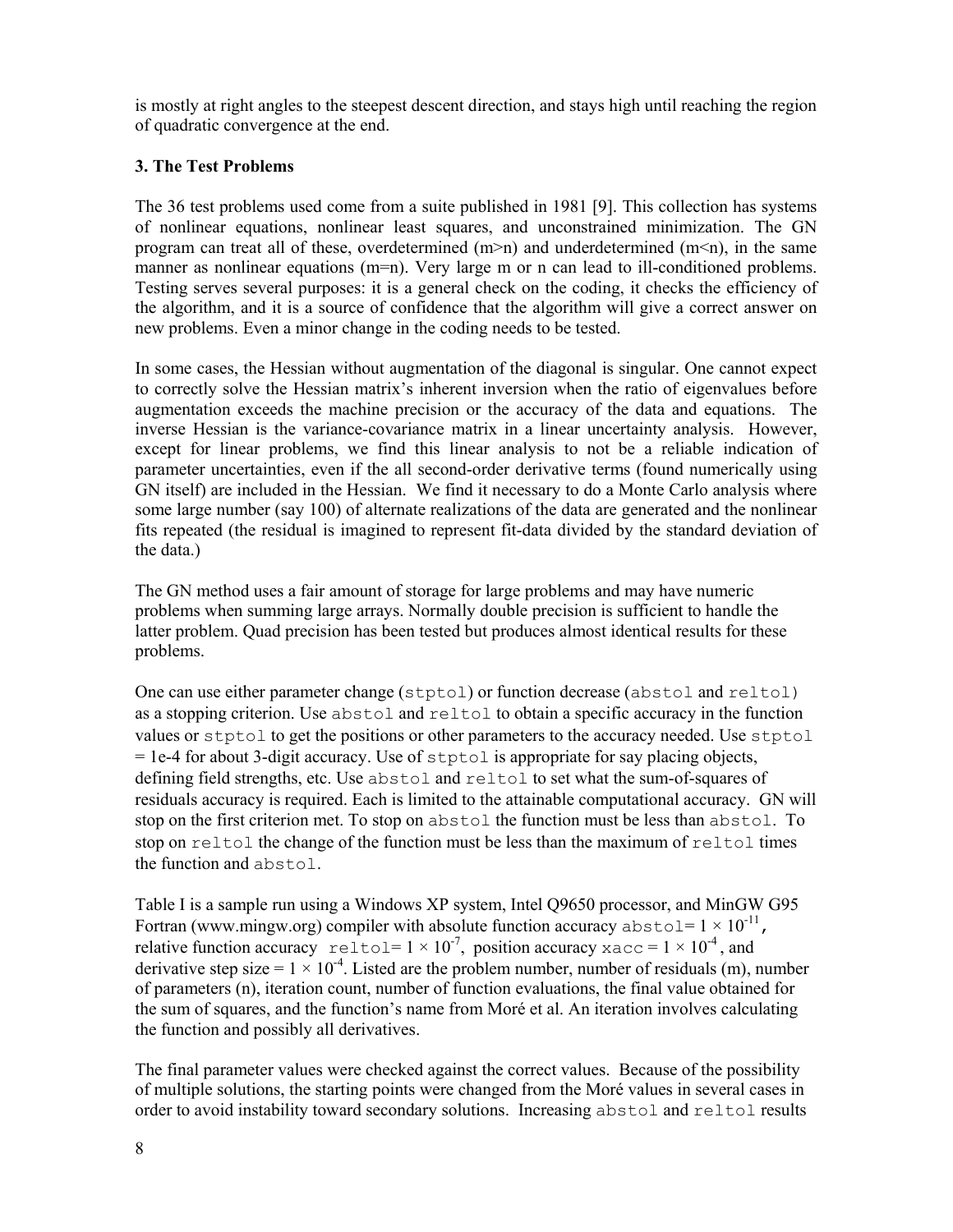in fewer evaluations. It was found that abstol and reltol could not be further increased over the values stated in the previous paragraph and still preserve an error tolerance of 0.005 for all parameters and all test problems. Decreasing these parameters, in particular reltol, increased the number of evaluations, in some cases markedly–not for these test problems but for their modified versions used for the Monte Carlo uncertainty calculations. This dramatic increase in the number of evaluations for small reltol was not eliminated by going to quad precision, so it is not just a matter of numerical noise, which could be prevented by imposing a lower limit on reltol related to the machine precision. The conclusion from all this is that one must choose the tolerances, in particular reltol, with some care.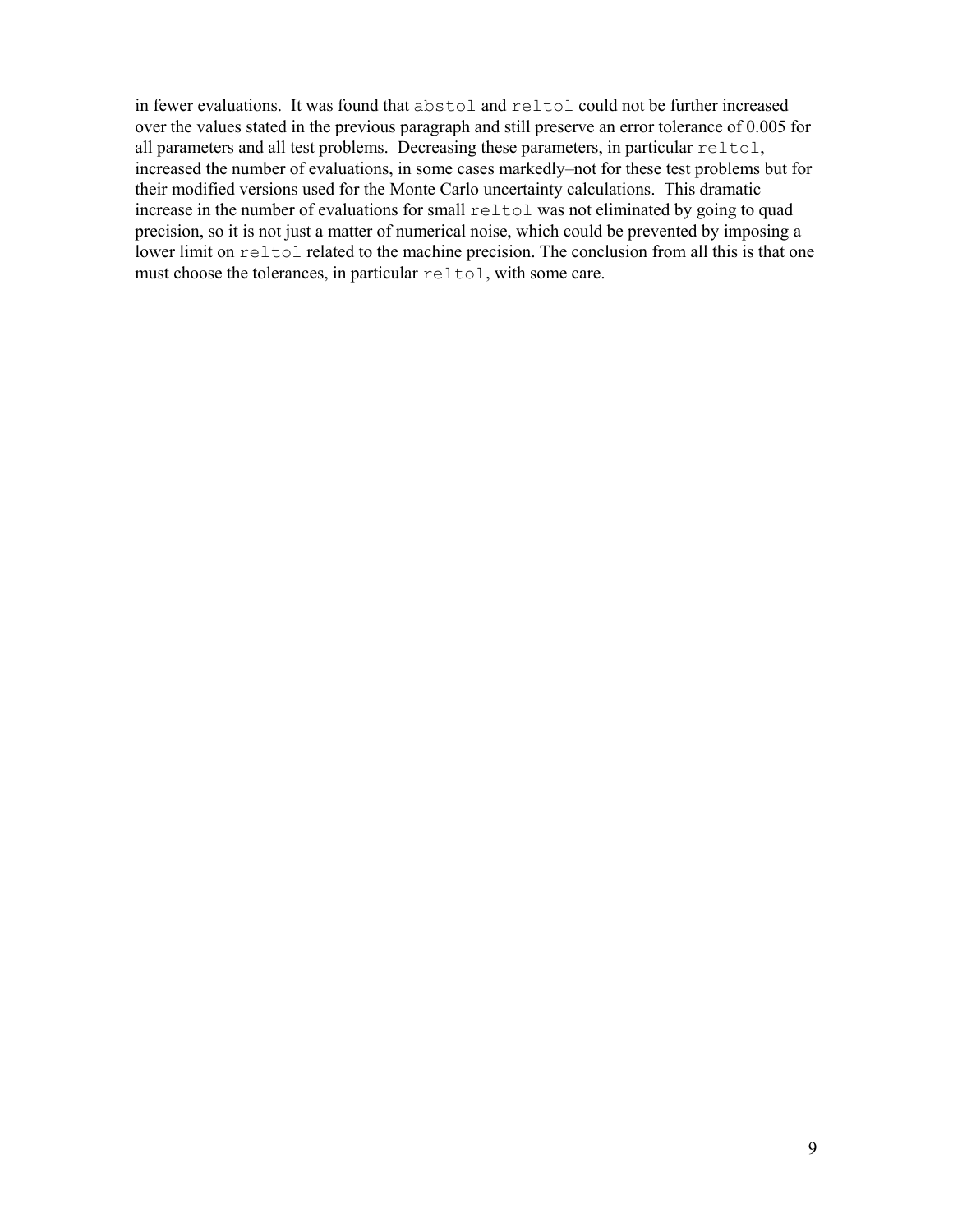# *Table I—Performance of the GN algorithm for the Moré test problems. The total number of function evaluations is 2116 for the 36 problems.*

| prob | m                       | n                       | iter                      | evals | value    | Moré                          | function name              |
|------|-------------------------|-------------------------|---------------------------|-------|----------|-------------------------------|----------------------------|
| 1    | 2                       | $\boldsymbol{2}$        | 22                        | 36    | 0        | 0                             | Rosenbrock                 |
| 2    | 2                       | $\boldsymbol{2}$        | 39                        | 61    | 48.98425 | 48.9842                       | Freudenstein & Roth        |
| 3    | $\overline{\mathbf{c}}$ | $\overline{\mathbf{c}}$ | 25                        | 41    | 8.54E-17 | 0                             | Powell badly scaled        |
| 4    | 3                       | $\overline{c}$          | 27                        | 45    | 1.41E-22 | 0                             | Brown badly scaled         |
| 5    | 3                       | 2                       | 14                        | 24    | 3.33E-16 | 0                             | <b>Beale</b>               |
| 6    | 10                      | $\boldsymbol{2}$        | 24                        | 38    | 124.3622 | 124.362                       | Jennrich & Sampson         |
| 7    | 3                       | 3                       | 16                        | 31    | 7.48E-20 | 0                             | Helical valley             |
| 8    | 15                      | 3                       | 9                         | 18    | 8.21E-03 | 8.21E-03                      | Bard                       |
| 9    | 15                      | 3                       | 12                        | 24    | 1.13E-08 | 1.13E-08                      | Gaussian                   |
| 10   | 16                      | 3                       | 28                        | 52    | 87.94586 | 87.9458                       | Meyer                      |
| 11   | 99                      | 3                       | 34                        | 58    | 2.20E-16 | 0                             | Gulf R & D                 |
| 12   | 9                       | 3                       | 8                         | 14    | 1.47E-12 | 0                             | Box 3D                     |
| 13   | 4                       | 4                       | 18                        | 34    | 4.57E-12 | 0                             | Powell singular            |
| 14   | 6                       | 4                       | 82                        | 144   | 1.81E-16 | 0                             | Wood                       |
| 15   | 11                      | 4                       | 20                        | 44    | 3.08E-04 | 3.08E-04                      | Kowalik & Osborne          |
| 16   | 20                      | 4                       | 60                        | 116   | 85822.24 | 85822.2                       | Brown & Dennis             |
| 17   | 33                      | 5                       | 19                        | 39    | 5.46E-05 | 5.46E-05                      | Osborne 1                  |
| 18   | 13                      | 6                       | 43                        | 85    | 1.17E-15 | 5.66E-30                      | Biggs EXP6                 |
| 19   | 65                      | 11                      | 25                        | 69    | 4.01E-02 | 4.01E-02                      | Osborne 2                  |
| 20   | 31                      | 9                       | 22                        | 49    | 1.40E-06 | 1.40E-06                      | Watson                     |
| 21   | 12                      | 12                      | 31                        | 67    | 3.71E-28 | 0                             | <b>Extended Rosenbrock</b> |
| 22   | 12                      | 12                      | 17                        | 41    | 4.82E-12 | 0                             | <b>Extended Powell</b>     |
| 23   | 5                       | 4                       | 30                        | 54    | 2.25E-05 | 2.25E-05                      | Penalty I                  |
| 24   | 8                       | 4                       | 32                        | 60    | 9.38E-06 | 9.38E-06                      | Penalty II                 |
| 25   | 11                      | 9                       | 24                        | 51    | 5.62E-15 | 0                             | Variably dimensioned       |
| 26   | 9                       | 9                       | 23                        | 50    | 4.41E-13 | 0                             | Trigonometric              |
| 27   | 9                       | $\boldsymbol{9}$        | $\ensuremath{\mathsf{3}}$ | 12    | 1.23E-27 | 0                             | Brown almost linear        |
| 28   | 9                       | 9                       | 4                         | 13    | 3.39E-15 | 0                             | Discrete boundary value    |
| 29   | 9                       | 9                       | 4                         | 13    | 1.15E-13 | 0                             | Discrete integral equ.     |
| 30   | 9                       | 9                       | 9                         | 27    | 1.30E-18 | 0                             | Broyden tridiagonal        |
| 31   | 9                       | $\boldsymbol{9}$        | 13                        | 31    | 2.41E-12 | 0                             | Broyden banded             |
| 32   | 12                      | 9                       | 5                         | 23    | 3        | $m-n = 3$                     | Linear full rank           |
| 33   | 12                      | 9                       | 5                         | 23    | 2.64     | $m(m-1)/(4m+2) = 2.64$        | Linear rank 1              |
| 34   | 12                      | 9                       | 5                         | 23    | 4.142857 | $(m^2+3m-6)/(4m-6) = 4.14286$ | Linear rank 1 with zeros   |
| 35   | 9                       | 12                      | 6                         | 30    | 2.10E-16 | <b>NA</b>                     | Chebyquad                  |
| 36   | 3                       | $\overline{\mathbf{c}}$ | 378                       | 574   | 1.232    | <b>NA</b>                     | Modified Beale (prob 5)    |

Problem 35 is Moré's problem changed into an under-constrained example with more parameters (12) than data (9). Problem 36 is altered version of the Beale problem (problem 5) that required many consecutive steps, each causing a very small decrease in the sum of squares.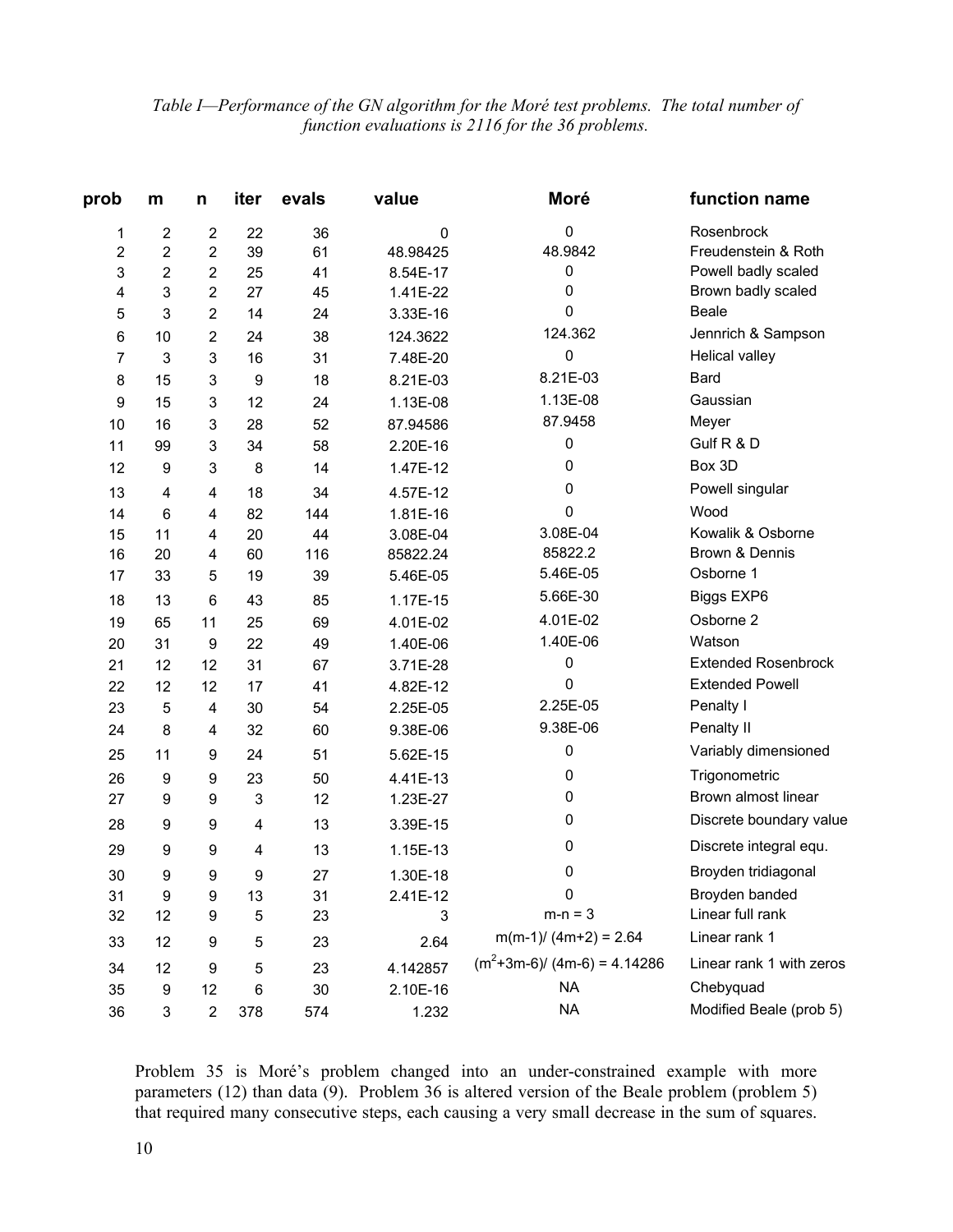The GN algorithm has an addition based on this phenomenon, where the trust radius is increased by a factor based on the number of consecutive steps with function decreases.

*Table II—Performance of the GN algorithm for the Moré test problems in terms of total number of function evaluations on two platforms: Windows XP with Intel Q 9650 processor using MinGW G95 Fortran (www.mingw.org) and MacBook Intel 64-bit OS 10.6.8 using GNU Fortran 4.6.3 (gcc.gnu.org). Three different parameter starting values are used: near(0.001) the answer, the Moré values, and the Moré values slightly perturbed (0.04). All final parameter values were within a tolerance of 0.005 from the correct values.* 

| Compiler   | start          | #evals |
|------------|----------------|--------|
| G95        | near answer    | 746    |
| G95        | Moré           | 2114   |
| G95        | perturbed Moré | 2579   |
| <b>GNU</b> | near answer    | 746    |
| <b>GNU</b> | Moré           | 2118   |
| GNU        | perturbed Moré | 2596   |

#### **4. Comparison of GN to other minimization algorithms**

There are several types of minimization algorithms. Ranked in terms of generality these are:

- 1. Those requiring only a function to be minimized that may not be differentiable.
- 2. Those requiring a differentiable function to be minimized.
- 3. Those minimizing the sum of squares of differentiable functions.

When the problem permits, we expect that type-3 algorithms (like GN) would work best in terms of effectiveness (finding the solution) and efficiency (using a small number of function evaluations). For an open-source algorithm that is meant to be used, understood, and possibly modified by others, small program size is also important. Comparisons with GN are summarized in Table III.

*Table III—Comparisons of numbers of function evaluations to find the minimum and executable lines of code for three algorithms of different types versus GN.* 

| tvpe | algorithm      | #lines | #probs | #evals  | #evalsGN | ratio |
|------|----------------|--------|--------|---------|----------|-------|
|      | <b>SUBPLEX</b> | 739    | 28     | 4480845 | 4637     | 966.3 |
|      | 2 MINUIT       | 8000   | 28     | 54890   | 4571     | 12.0  |
|      | 3 I MDIF       | 555    | 30     | 13896   | 4485     | 3.1   |
| 3    | GN.            | 323    | 37     | 5439    | 5439     |       |

These comparisons used the G95 compiler on a Windows XP system.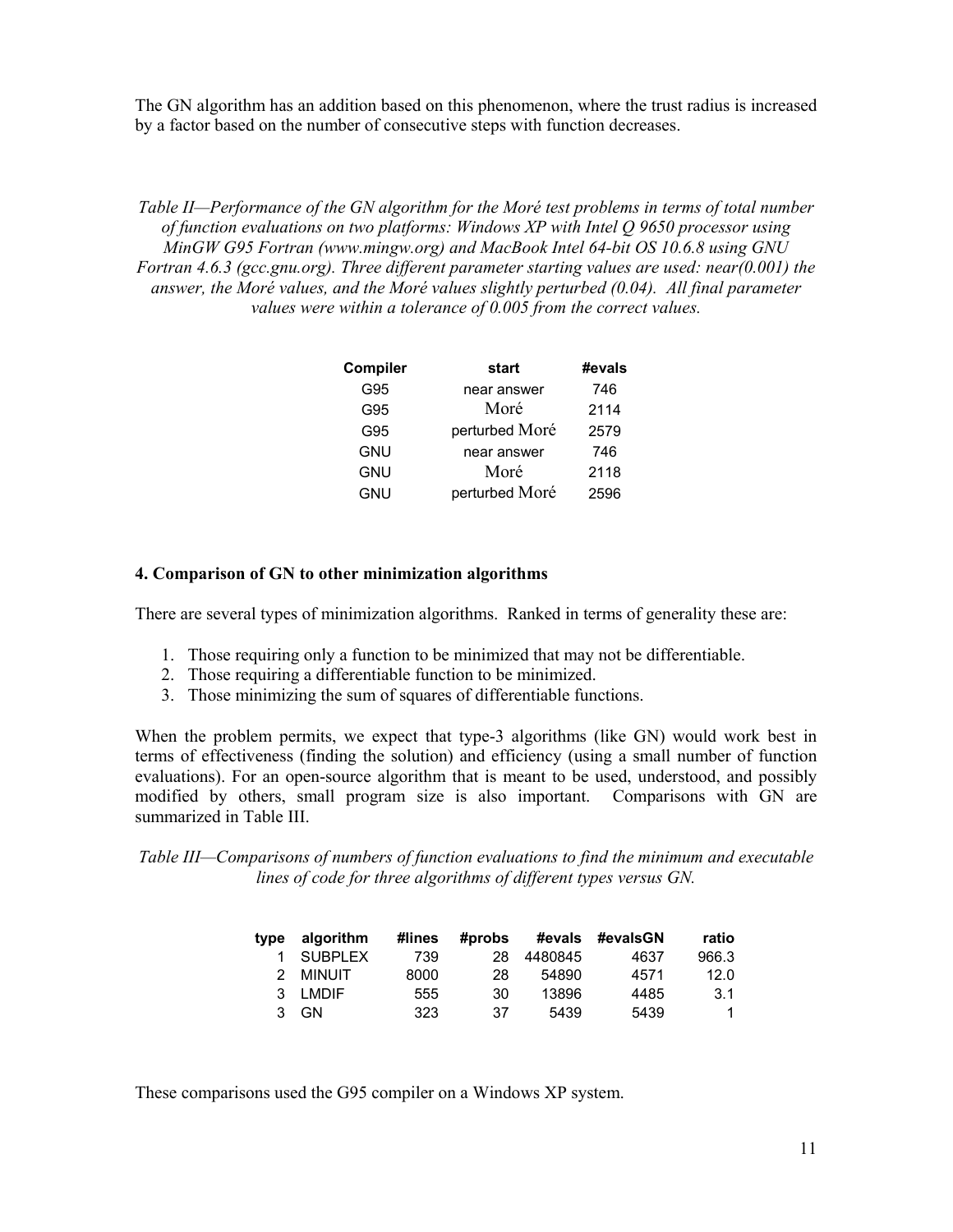The type-1 algorithm chosen was the SUBPLEX algorithm, by Tom Rowan, with 739 executable lines of Fortran, which uses the Simplex method (DMOZ website, see references). SUBFLEX was easy to use and required only the tolerance for ending, which we took to be our reltol =  $3 \times 10^{-7}$ , and the default choice (scale(1)=-1) for parameter scaling. When minimizing the sum of squares from our 36 test problems for the 3 starting points, SUBPLEX was out of tolerance (*f* tolerance =  $5 \times 10^{-5}$ , *x* tolerance = 0.01) from the expected answer for problems (starting points:  $1 =$  near answer,  $2 =$  Moré,  $3 =$  perturbed Moré): 3 (2), 17(1,3), 20(2,3), 24(2), 26(2,3), 31(2,3), and 35(3). The SUBPLEX solutions, when used as starting points for GN, were within tolerance of the GN final solution for 5/11 of these cases and were improved by GN for 7/11 cases at the expense of 365 further function evaluations. For the 28 test problems that returned the expected solutions within tolerance for all 3 starting points, the number of function evaluations required was 4,480,845 compared to 4637 using GN.

The type-2 algorithm used in the comparison is the steepest descent algorithm MIGRAD from the MINUIT package developed at CERN by Fred James (MINUIT website, see references). MINUIT is a large complex program with almost 8000 executable lines of code. Within MINUIT we chose the steepest descent algorithm MIGRAD ("This is the best minimizer for nearly all functions" according to the MINUIT documentation) where the function to be minimized was the sum of squares for each of our 36 test problems. Setting the tolerance again to be our reltol =  $3 \times 10^{-7}$ , we found that MINUIT was out of tolerance from the expected answer for problems (starting points): 3 (1,2,3), 5(3), 17(1), 18(2,3), 24(2,3), 26(2,3), 31(2,3), and 35(2). The MINUIT solutions, when used as starting points for GN, were within tolerance of the GN final solutions for 6/14 of these cases and were improved by GN for 8/14 cases at the expense of 754 further function evaluations. For the 28 test problems that returned the expected solutions within tolerance for all 3 starting points, the number of function evaluations required was 54,890 compared to 4571 using GN.

The most similar algorithm to GN that we could find in the open-source literature was LMDIF, which is part of MINPACK (www.netlib.org) written by Garbow, Hillstrom, and Moré. Using LMDIF, which has 555 executable lines of Fortran, on the same 36 test problems was very easy and only one parameter needed to be specified, the tolerance for ending, which we took to be our reltol =  $3 \times 10^{-7}$ . We found LMDIF could not be used on problem 35, where the number of parameters exceeded the number of data, as this produced an input error. LMDIF was out of tolerance from the expected answer for problems (starting points):  $5(3)$ ,  $14(2,3)$ ,  $16(2,3)$ , 18(2,3), and 26(2,3). The LMDIF solutions, when used as starting points for GN, were within tolerance of the GN final solutions for 6/9 of these cases and were improved by GN for 3/9 cases at the expense of 55 further function evaluations. For the 30 test problems that returned the expected solutions within tolerance for all 3 starting points, the number of function evaluations required was 13,896 compared to 4,485 using GN. The problem-by-problem comparison for just the normal starting point is shown in Table IV. Note that LMDIF has fewer evaluations than GN only on problem 2 and that GN requires less than 70 evaluations for all problems except the last.

*Table IV—Number of function evaluations required for LMDIF versus GN, with the normal starting point for the subset of 30 problems where LMDIF gave the expected result.* 

| Problem | LMDIF | GN |
|---------|-------|----|
|         | 54    | 36 |
| 2       | 29    | 61 |
| 3       | 50    | 41 |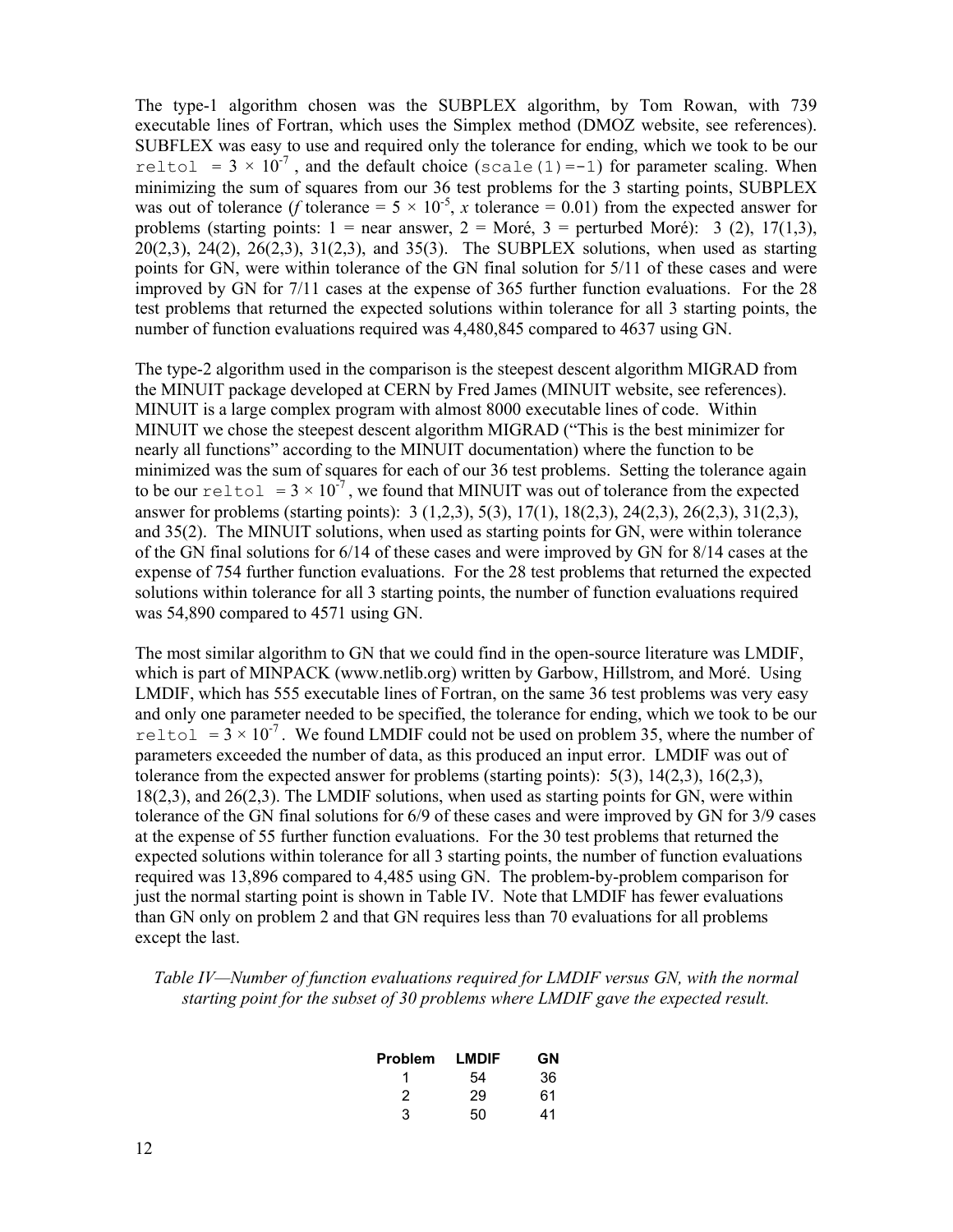| 4      | 46   | 45   |
|--------|------|------|
| 6      | 42   | 38   |
| 7      | 35   | 31   |
| 8      | 21   | 18   |
| 9      | 34   | 24   |
| 10     | 474  | 52   |
| 11     | 77   | 58   |
| 12     | 25   | 14   |
| 13     | 1001 | 34   |
| 15     | 67   | 44   |
| 17     | 93   | 39   |
| 19     | 148  | 69   |
| 20     | 51   | 49   |
| 21     | 214  | 67   |
| 22     | 2601 | 41   |
| 23     | 119  | 54   |
| 24     | 591  | 60   |
| 25     | 101  | 51   |
| 27     | 21   | 12   |
| 28     | 41   | 13   |
| 29     | 41   | 13   |
| 30     | 51   | 27   |
| 31     | 83   | 31   |
| 32     | 21   | 23   |
| 33     | 22   | 23   |
| 34     | 21   | 23   |
| 36     | 600  | 574  |
| totals | 6774 | 1665 |

## **5. Discussion and Conclusion**

The GN algorithm is less general than other minimization algorithms in that it minimizes the sum of squares of differentiable functions rather than a general function. However for problems of this type, and in particular for our 36 test problems, in comparison to other open source algorithms we find that it is superior in terms of 1) effectiveness (ability to find the solution), 2) efficiency (number of function evaluations required for convergence), and 3) complexity (number of executable lines of code).

This method was developed as part of the experimental magnetic-fusion-energy program at Los Alamos and has been in use for 28 years with good success. We hope it will now be of use to a wider audience. Note that it can be efficiently used for linear equations; it takes only one additional function evaluation to confirm the solution.

Some "tricks" and insights discovered include:

- 1. Computing the machine numerical precision by compiler function.
- 2. By augmenting the diagonal of the Hessian with a small number related to machine precision we are assured a solution for the Newton step, even when the Hessian itself is singular.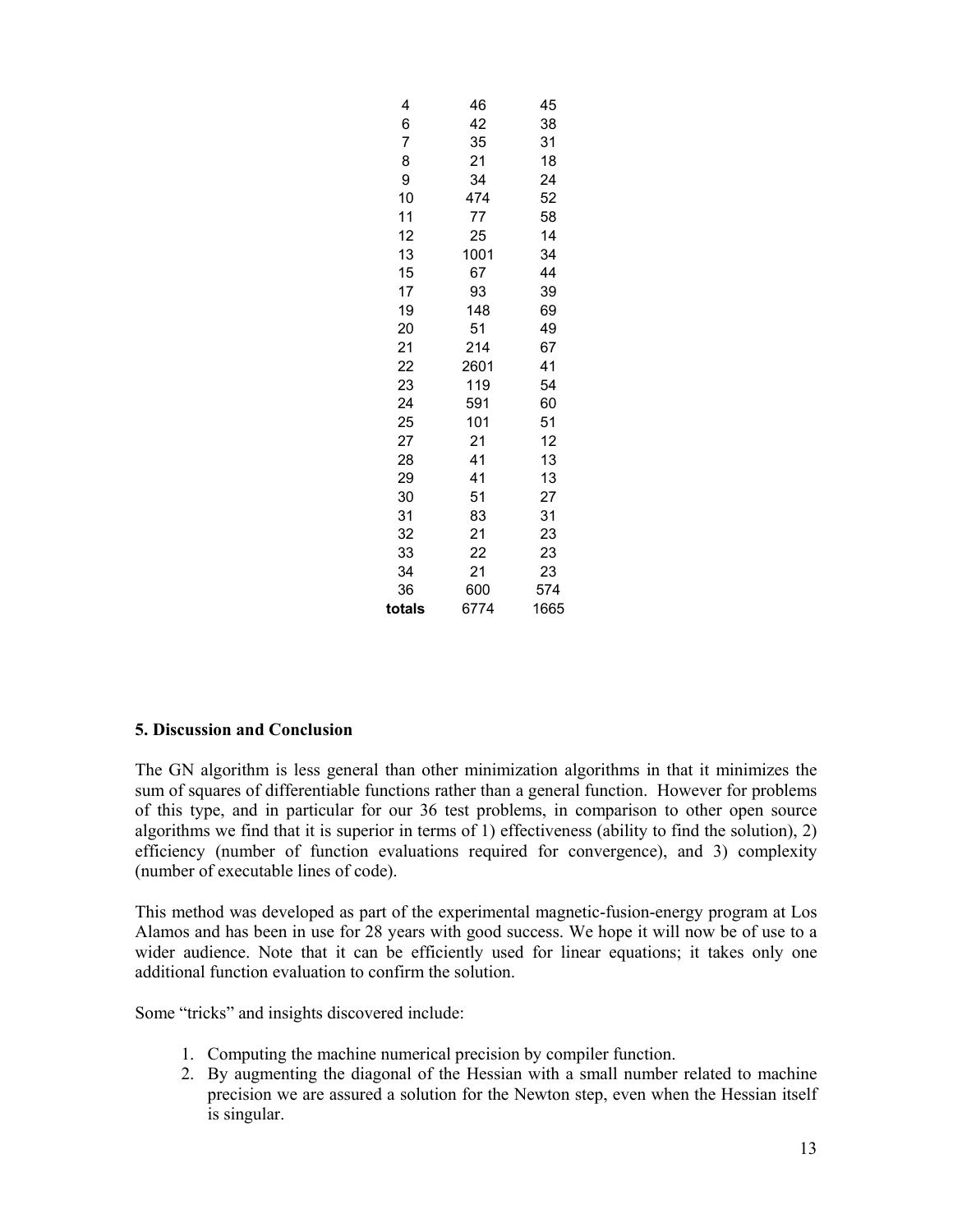- 3. Rank-1 updates of the Jacobian, without resorting to a full Jacobian recalculation.
- 4. Limiting the range of trust radius change.
- 5. Imposing a minimum on the Cauchy step--important when starting near the solution.
- 6. Increasing the trust radius based on having a long run of function decreases.
- 7. Automatic updating of the scaling vector by averaging with the current parameter absolute value.
- 8. The importance of tuning the GN algorithm parameters based on the performance for test problems.

### **Acknowledgement**

This work was performed with partial support from funding from the National Institute of Allergy and Infectious Diseases under contract No. HHSN272201000046C.

### **References**

- 1. Levenberg, K. (1944), "A Method for the Solution of Certain Problems in Least Squares", *Quart. Appl. Math.* **2**, 164-168 (1944).
- 2. Marquardt, D. (1963), "An algorithm for Least-Squares Estimation of Nonlinear Parameters", *SIAM J. Appl. Math.* **11**, 431-441 (1963).
- 3. Dennis, J.E. and Schnabel, R.B. (1983), *Numerical Methods for Unconstrained Optimization and Nonlinear Equations*, (1983) SIAM, 378p. in 1996 ed.
- 4. Davidon, W. C (1959), "Variable metric method for minimization", SIAM Journal on Optimization 1: 1–17, doi:10.1137/0801001, a reprint of Davidon, W.C. (1959), "Variable metric method for minimization", Argonne National Laboratory, Report ANL-5990 (Rev.), Argonne, Illinois.
- 5. Broyden, C. G. (1970), "The convergence of a class of double-rank minimization algorithms", *Journal of the Institute of Mathematics and Its Applications* **6**: 76–90, doi:10.1093/imamat/6.1.76
- 6. Fletcher, Roger (1987), *Practical methods of optimization* (2nd ed.), New York: John Wiley & Sons, ISBN 978-0-471-91547-8
- 7. Goldfarb, D. (1970), "A Family of Variable Metric Updates Derived by Variational Means", *Mathematics of Computation* **24** (109): 23–26, doi:10.1090/S0025-5718-1970- 0258249-6
- 8. Shanno, David F.; Kettler, Paul C. (July 1970), "Optimal conditioning of quasi-Newton methods", *Math. Comput.* **24** (111): 657–664, doi:10.1090/S0025-5718-1970-0274030-6, MR42:8906
- 9. Moré, J.J., Garbow, B.S., and Hillstrom, K.E., "Testing Unconstrained Optimization Software", *ACM transactions on Mathematical Software*, **7,** 1 (1981).
- 10. DMOZ website, www.dmoz.org/Computers/Programming/Languages/Fortran/Source\_Code/Optimization
- 11. MINUIT obtained from https://github.com/ramos/minuit/downloads).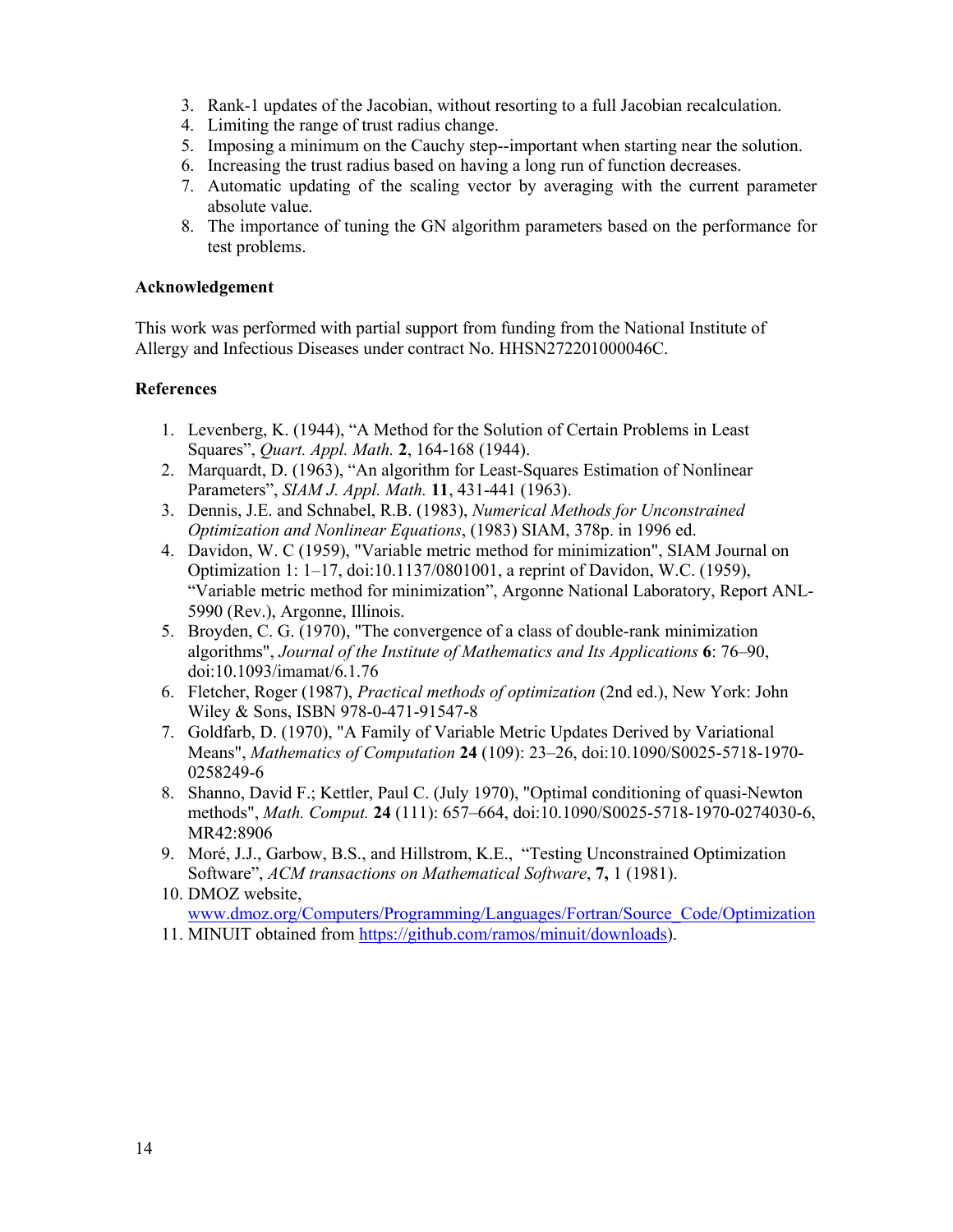#### **Appendix A—Solution of**  $\Phi(\mu) = 0$

Let  $\Phi(\mu)$  be the magnitude of the "hook" step  $x(\mu) = -(H + \mu I)^{-1}g$  minus some specified length  $\delta$ . In other words,  $\Phi(\mu) = 0$  expresses the condition that the magnitude of the step is the trust radius  $\delta$ . In order to solve for the step x with a given radius  $\delta$ , we need to first solve the equation

$$
\Phi(\mu) = 0 \quad ,
$$

for  $\mu$ , and then obtain the step from  $x(\mu) = -(H + \mu I)^{-1} g$ .

How do we solve  $\Phi(\mu) = 0$ ? Motivated by the one-dimensional case and following Dennis and Schnabel, a local model is used for  $\Phi(\mu)$ ,

$$
\Phi(\mu) \approx \frac{\alpha}{\beta + \mu} - \delta \quad , \tag{A.1}
$$

for some scalar parameters  $\alpha$  and  $\beta$ . Assume a current value  $\mu_c$  of  $\mu$ . The current values of  $\alpha_c$  and  $\beta_c$  are obtained from the two equations

$$
\Phi(\mu_c) = \frac{\alpha_c}{\beta_c + \mu_c} - \delta_c
$$
  

$$
\Phi'(\mu_c) = -\frac{\alpha_c}{(\beta_c + \mu_c)^2}
$$

which when solved give

$$
\alpha_c = -\frac{\left(\Phi(\mu_c) + \delta_c\right)^2}{\Phi'(\mu_c)}
$$
\n
$$
\beta_c = -\mu_c - \frac{\left(\Phi(\mu_c) + \delta_c\right)}{\Phi'(\mu_c)}
$$
\n(A.2)

The iteration of  $\mu$  ("hook search") based on the local model is

$$
\mu_+ = \frac{\alpha_c}{\delta_c} - \beta_c \quad ,
$$

obtained by solving Eq. (A.1) for  $\mu$ . By substituting from Eq. (A.2), this gives

$$
\mu_{+} = \mu_{c} - \frac{\Phi(\mu_{c}) + \delta_{c}}{\delta_{c}} \frac{\Phi(\mu_{c})}{\Phi'(\mu_{c})} \quad . \tag{A.3}
$$

The derivative with respect to  $\mu$  of the column matrix  $x(\mu)$  defined by  $x(\mu) = (H + \mu I)^{-1} g$  can be obtained by taking the derivative of the equation  $(H + \mu I)x(\mu) = g$  with respect to  $\mu$  and then solving for  $x(\mu)$ . One obtains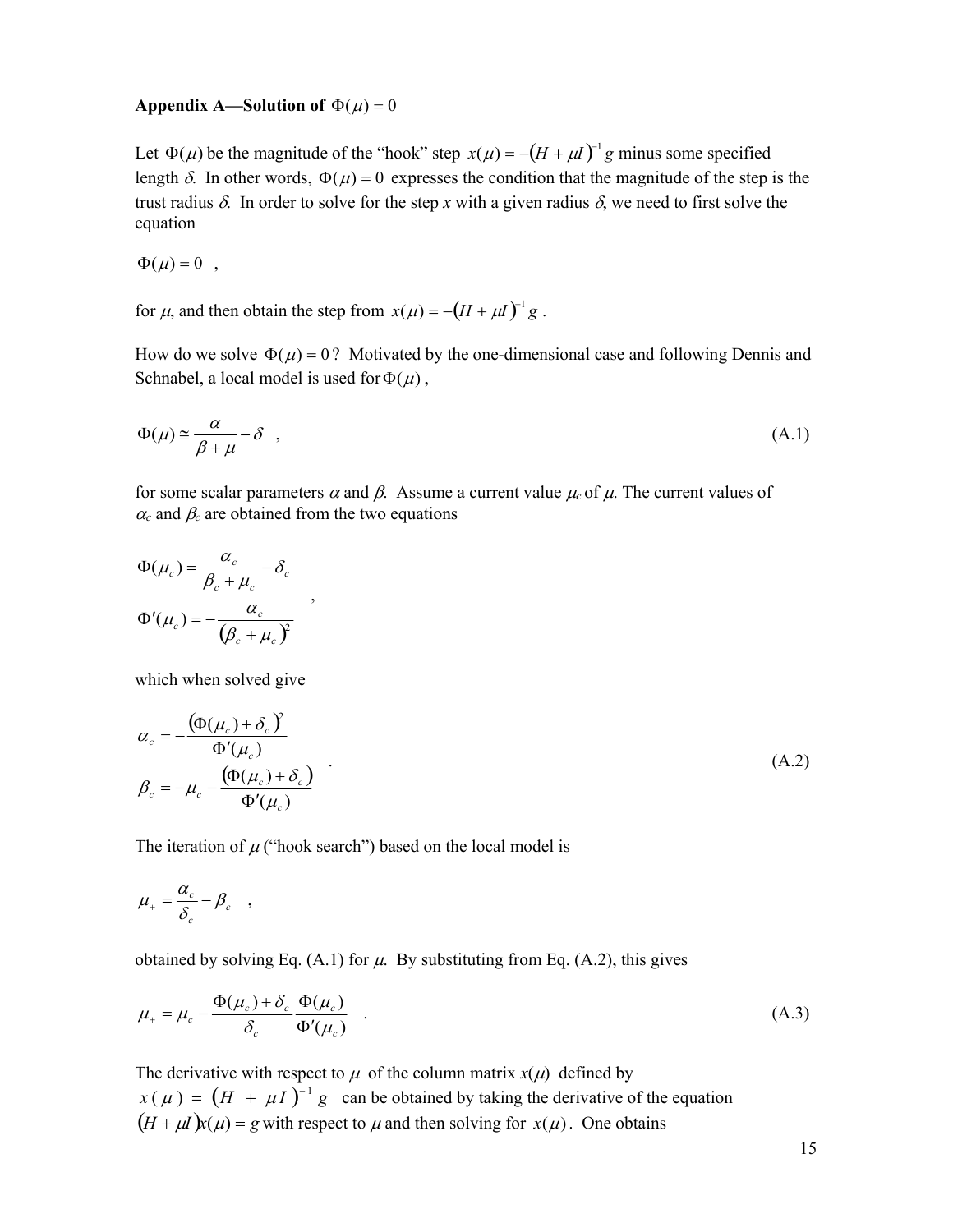$$
\frac{dx}{d\mu} \equiv x'(\mu) = -(H + \mu I)^{-1} x(\mu) .
$$

Therefore, from

$$
\Phi(\mu) \equiv \sqrt{x(\mu)^T x(\mu)} - \delta \,, \tag{A.4}
$$

one finds that

$$
\Phi'(\mu) = \frac{x(\mu)^T x'(\mu)}{\sqrt{x(\mu)^T x(\mu)}} = -\frac{x(\mu)^T (H + \mu I)^{-1} x(\mu)}{\sqrt{x(\mu)^T x(\mu)}}.
$$
\n(A.5)

Equations (A.3), (A.4), and (A.5) allow one to iteratively solve for  $\mu$ , given  $\delta$ .

# **Appendix B—Example for the case m=1, n=2**

In this case there are two parameters and one residual *r*. The basic equations are:

$$
f = r^{2}
$$
  
\n
$$
J = \left(\frac{\partial r}{\partial x} - \frac{\partial r}{\partial y}\right)
$$
  
\n
$$
H = J^{T}J = \begin{pmatrix} \left(\frac{\partial r}{\partial x}\right)^{2} & \frac{\partial r}{\partial x} \frac{\partial r}{\partial y} \\ \frac{\partial r}{\partial x} \frac{\partial r}{\partial y} & \left(\frac{\partial r}{\partial y}\right)^{2} \end{pmatrix}.
$$
  
\n
$$
g = J^{T}r = \begin{pmatrix} r \frac{\partial r}{\partial x} \\ r \frac{\partial r}{\partial y} \end{pmatrix}
$$

The equation for step *s* is

$$
(H + \mu I)\mathbf{s} = -\mathbf{g} ,
$$

or

$$
\begin{pmatrix}\n\left(\frac{\partial r}{\partial x}\right)^2 + \mu & \frac{\partial r}{\partial x} \frac{\partial r}{\partial y} \\
\frac{\partial r}{\partial x} \frac{\partial r}{\partial y} & \left(\frac{\partial r}{\partial y}\right)^2 + \mu\n\end{pmatrix} s = -g
$$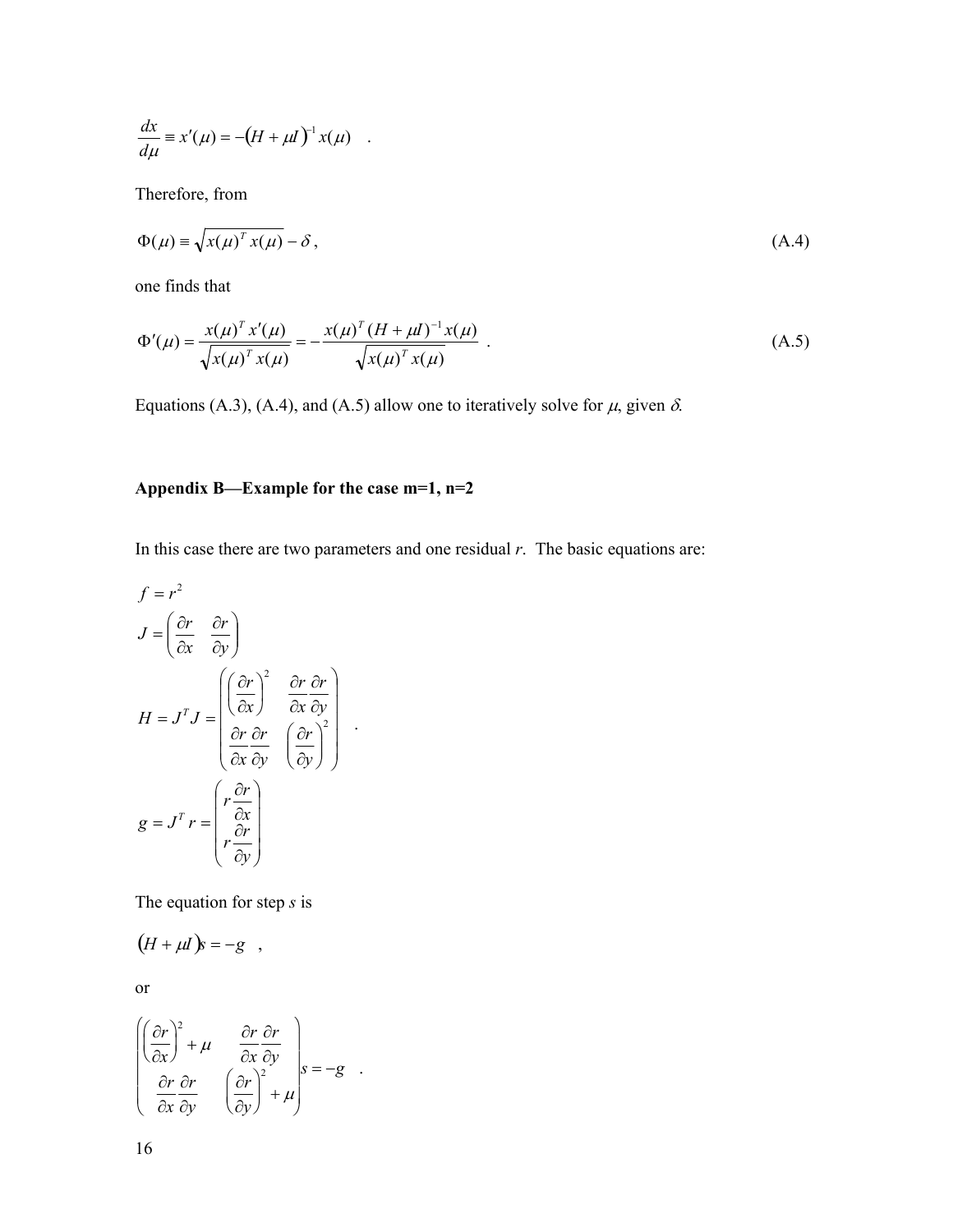The solution is

$$
s = -\frac{\left(\left(\frac{\partial r}{\partial y}\right)^2 + \mu - \frac{\partial r}{\partial x}\frac{\partial r}{\partial y}\right)}{\mu \left(\left(\frac{\partial r}{\partial x}\right)^2 + \left(\frac{\partial r}{\partial y}\right)^2\right) + \mu}g.
$$

Substituting for g, we get

$$
s = -\frac{\left(\frac{\partial r}{\partial x}\right)}{\left(\frac{\partial r}{\partial x}\right)^2 + \left(\frac{\partial r}{\partial y}\right)^2 + \mu} r
$$

Thus there is a well-defined step directed down the gradient in the limit  $\mu \rightarrow 0$ , even though the matrix *H* is singular.

One can verify that the same step is obtained if *m* is increased to any number by adding more residuals having  $r = 0$ .

#### **Appendix C—Updating the trust radius**

Consider movement in the direction *s*,  $x = \lambda s / ||s||$  and the value of  $f(\lambda)$  as function of the  $\lambda$ . From the definition of *f*, for *x* small

$$
f'(\lambda) = \frac{df}{d\lambda} = 2g^T \frac{dx}{d\lambda}
$$

$$
f'(0) = 2\frac{g^T s}{\|s\|}.
$$

The distance  $\lambda$  starts out at 0, where *f* takes the value  $f_0$ , and ends with the value  $\lambda = ||s|| = \sqrt{s^T s}$  at the final point of the step, where  $f(\lambda)$  takes value f. By fitting a quadratic  $f(\lambda) \cong f_0 + a\lambda + b\lambda^2$ , the minimum occurs at

$$
\lambda_* = -\frac{a}{2b} \qquad ,
$$

where